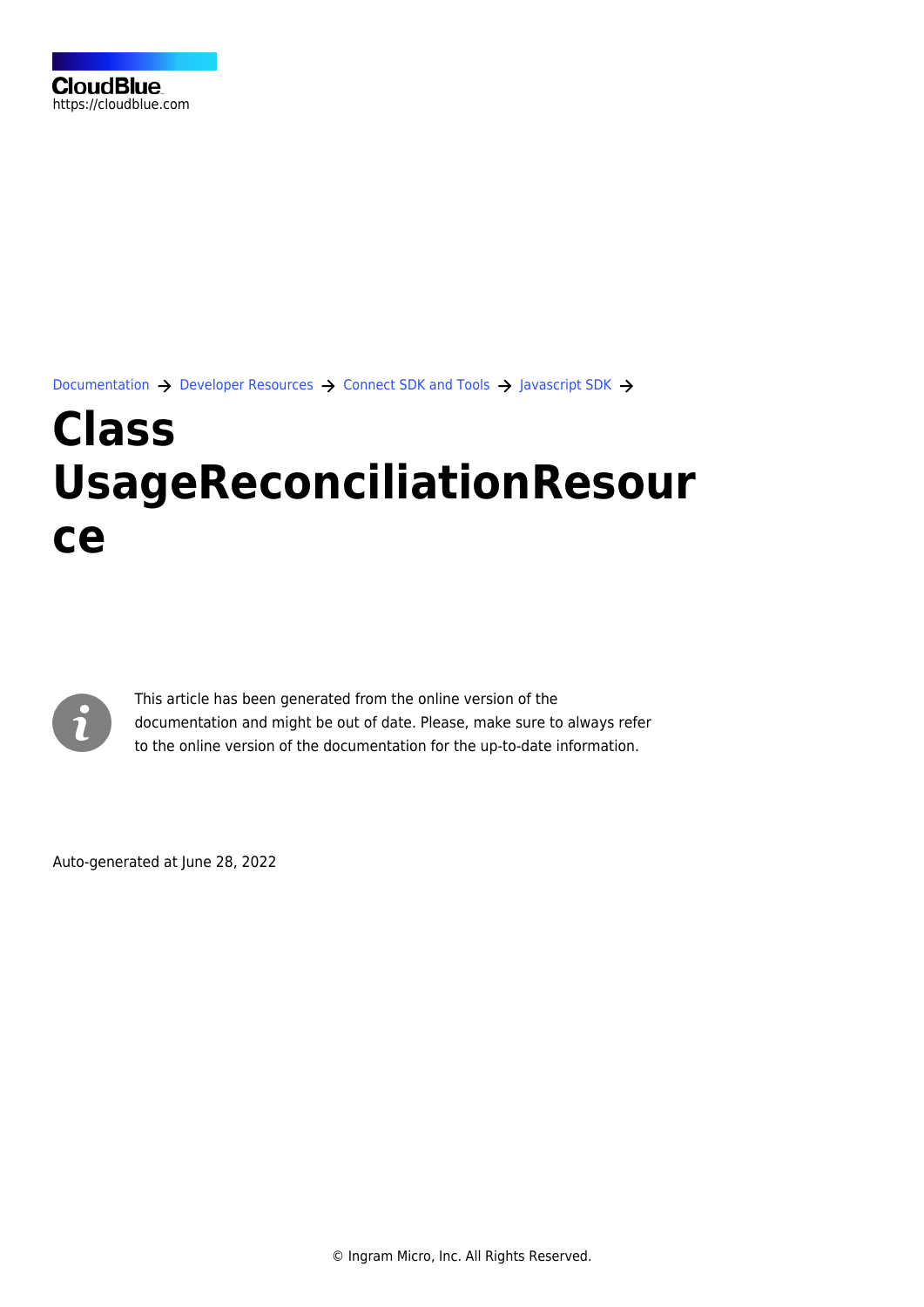

## <span id="page-1-0"></span>**UsageReconciliationResource ⇐ GenericResource**

The UsageFileResource class provides methods to access the usage file endpoint of the Cloud Blue Connect API.

**Kind**: global class **Extends**: GenericResource **Category**: Resources

- [UsageReconciliationResource](#page-1-0) ⇐ GenericResource
	- [new UsageReconciliationResource\(client\)](#page-1-1)
	- [.processedFile\(id\)](#page-1-2) ⇒ [UsageReconciliationResource](#page-1-0)
	- [.uploadedFile\(id\)](#page-1-3) ⇒ [UsageReconciliationResource](#page-1-0)

### <span id="page-1-1"></span>**new UsageReconciliationResource(client)**

Creates a new instance of the UsageReconciliationResource class.

Returns: UsageRecordResource - An instance of the UsageFileResource class.

<span id="page-1-2"></span>

| <b>Param</b> | Type          | <b>Description</b>                      |
|--------------|---------------|-----------------------------------------|
| client       | ConnectClient | An instance of the ConnectClient class. |

#### **usageReconciliationResource.processedFile(id) ⇒ [UsageReconciliationResource](#page-1-0)**

Get processed files.

**Kind**: instance method of [UsageReconciliationResource](#page-1-0) **Returns**: [UsageReconciliationResource](#page-1-0) – An instance of the UsageReconciliationResource.

<span id="page-1-3"></span>**Param Type Type Description** id string The unique identifier of the Usage File.

#### **usageReconciliationResource.uploadedFile(id) ⇒ [UsageReconciliationResource](#page-1-0)**

Get uploaded files.

**Kind**: instance method of [UsageReconciliationResource](#page-1-0)